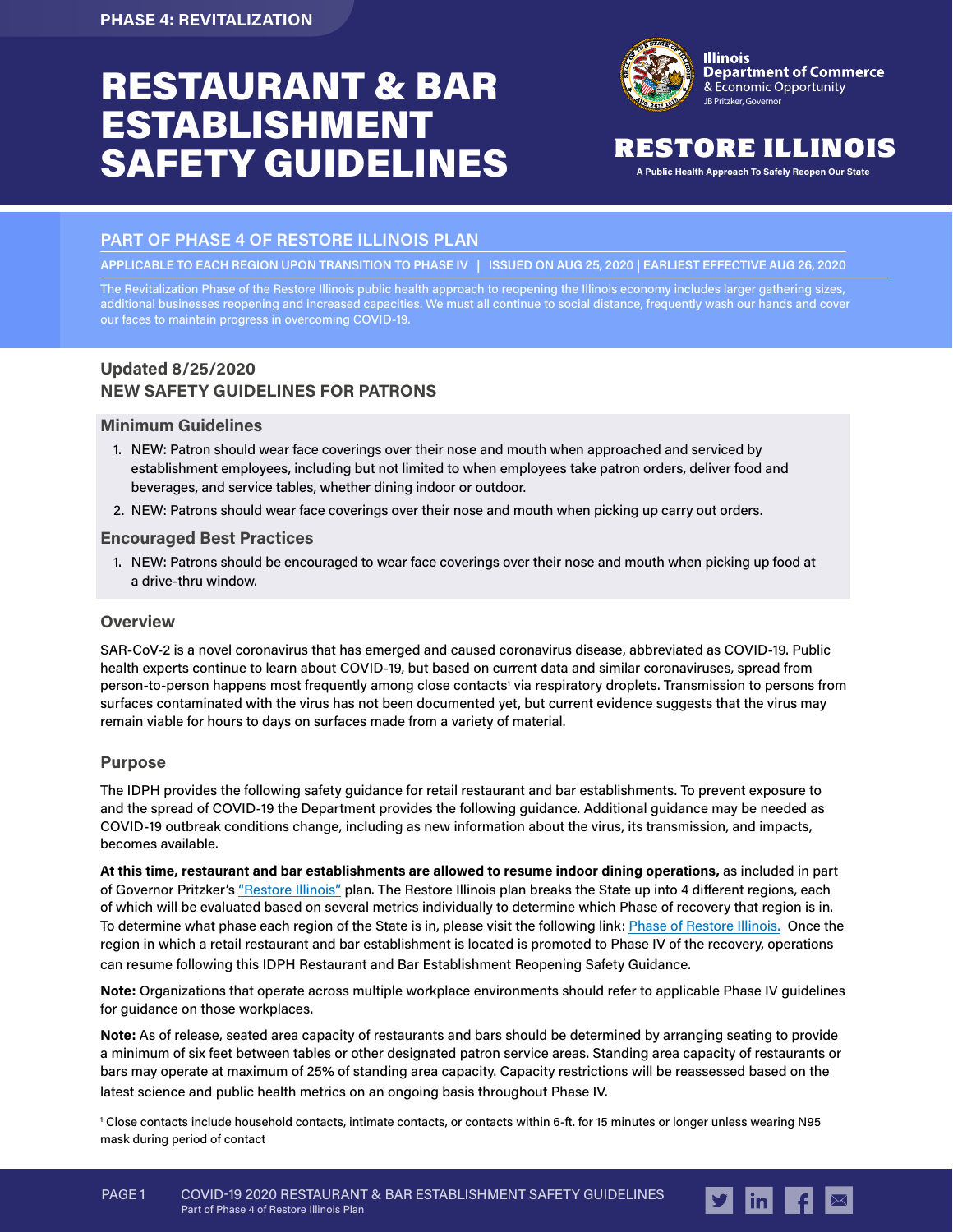### **Safety Guidelines for Restaurant and Bar Establishment Operators**

Many of the following guidelines are taken from the FDA and the full checklist can be found here: [FDA's Checklist: Best Practices for Re-Opening Retail Food Establishments During COVID-19](http://www.afdo.org/resources/Documents/COVID19/COVID19_ReopenChecklist_1442.pdf)

# **FACILITY OPERATIONS – BEFORE INITIALLY OPENING INDOOR DINING**

#### **i. Minimum guidelines**

- 2. Post [signs](https://www.cdc.gov/coronavirus/2019-ncov/downloads/stop-the-spread-of-germs.pdf) on how to stop the spread of COVID-19 and promote everyday protective measures.
- 3. Conduct a self-inspection to assure the premises is in good order and equipment is working properly.
- 4. Assure all areas of the food establishment, including restrooms and waiting areas, are properly cleaned, stocked, sanitized, or disinfected, and there are no signs of pest infestation or harborage.
- 5. Assure the 3-compartment sink is clean and equipped with detergent and sanitizer, and the warewasher is clean and functioning and equipped with detergent and sanitizer (single temperature machine, 165F) or reaches 180F rinse (high temperature). Have sanitizer test strips available and appropriate for the sanitizer being used.
- 6. Ensure ventilation systems including air ducts and vents in the facility are clean, have new filters and are operating properly. Working with local health department to optimize air flow within establishment is recommended.

# **WATER, PLUMBING, AND ICE – BEFORE INITIALLY OPENING INDOOR DINING**

#### **i. Minimum guidelines**

- 1. Assure hot and cold potable water are available throughout the facility and the water and sewage lines are working.
- 2. Clean and sanitize all ice machines and ice bins.
- 3. Flush all water lines, including equipment water lines and connections according to: [IDPH Guidance for Maintaining Water Systems During Reduced Use and](http://www.dph.illinois.gov/sites/default/files/IDPH%20Plumbing%20Program%20General%20Building%20Guidance%20for%20Reopening%205.13.20%20%28002%29.pdf)  [Returning Water Systems to Regular Use after Extended Periods of Reduced Use.](http://www.dph.illinois.gov/sites/default/files/IDPH%20Plumbing%20Program%20General%20Building%20Guidance%20for%20Reopening%205.13.20%20%28002%29.pdf)

 $\mathsf{lin}$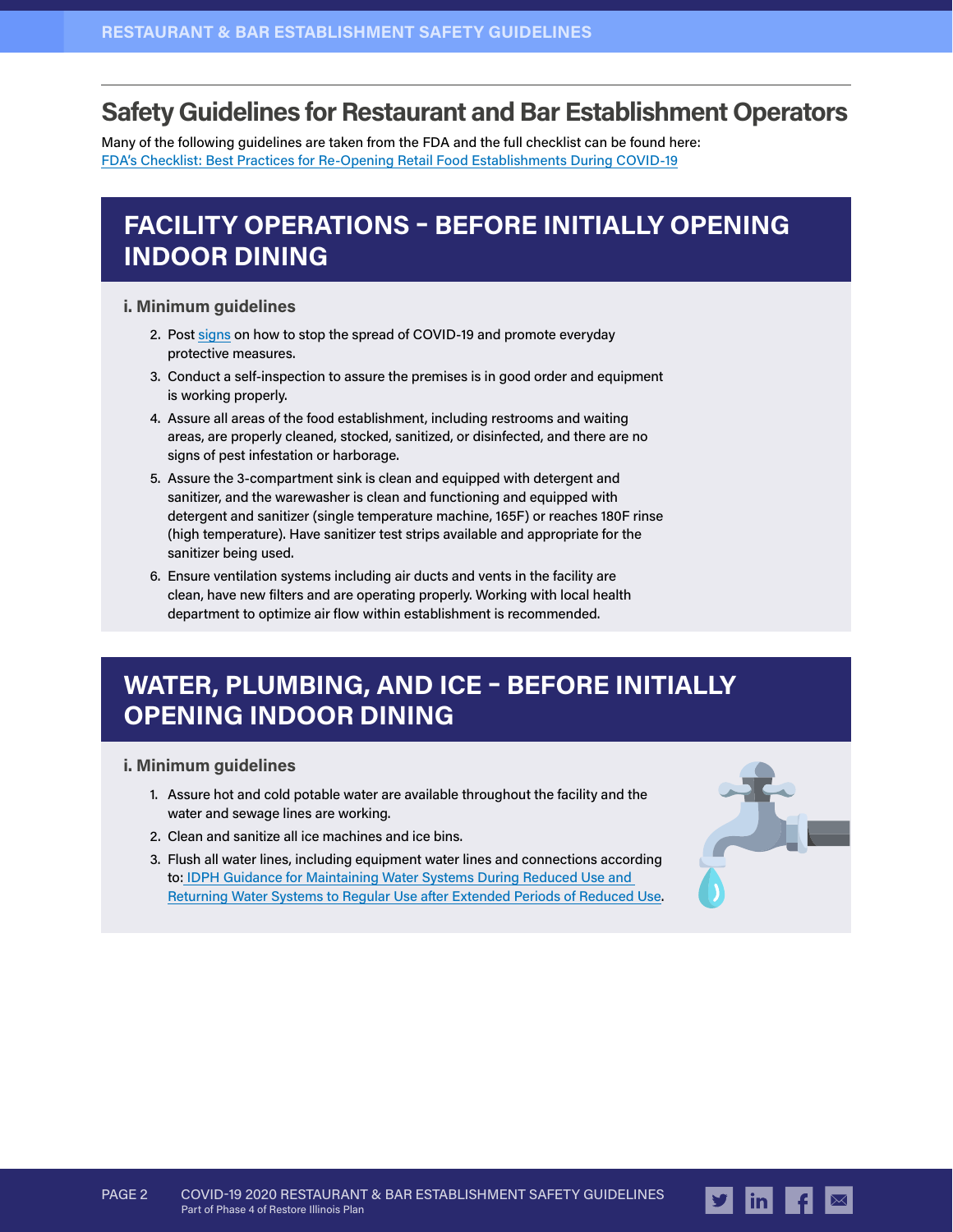# **FOOD CONTACT AND NON-FOOD CONTACT SURFACES (CLEAN, DISINFECT, SANITIZE)**

#### **i. Minimum guidelines**

- 1. Use necessary sanitizers and disinfectants that meet [EPA's criteria](https://www.epa.gov/pesticide-registration/list-n-disinfectants-use-against-sars-cov-2-covid-19) against SARS-CoV-2 per label instructions to clean and disinfect the facility during hours of operation and assure staff are trained to use them properly.
- 2. [Clean and disinfect](https://www.cdc.gov/coronavirus/2019-ncov/community/reopen-guidance.html) common areas (e.g., restrooms, cafeterias), high-touch areas and equipment (e.g. door knobs, display cases, equipment handles, check-out counters, order kiosks) more frequently; every hour recommended for high-traffic areas.
- 3. Have sufficient stocks of single-service and single-use articles (e.g. tableware, carryout utensils) available in place of re-usable dishes and utensils. If not, ensure all reusable food service items are handled with gloves and washed properly in 3 compartment sink or in a dishwasher.
	- i. Sanitization of multi-use items (e.g., menus, if reused, special cards, pens, check presenters, etc.) should be completed after each use.
	- ii. Discard any single-use or paper articles (e.g., paper menus) after each use.
- 4. Disinfect tables and chairs between parties and again at closing time (see [EPA approved list of disinfectants](https://www.epa.gov/pesticide-registration/list-n-disinfectants-use-against-sars-cov-2-covid-19)).
- 5. Valet staff should perform cleaning of vehicle in compliance with [GSA protocols.](https://www.gsa.gov/cdnstatic/GSA%20Vehicle%20Cleaning%20%20Disinfecting%20Guidance%20for%20COVID-19.pdf)
- 6. Create and implement an enhanced cleaning/sanitizing schedule for all food contact surfaces, and cleaning/disinfecting of non-food contact surfaces; if practical, have designated staff member that is responsible for cleaning.
- 7. Gloves should be worn by staff preparing food per pre-COVID food handling protocols, such as handling Ready to Eat (RTE) foods.
- 8. All required disinfecting, cleaning, or sanitizing activities to be conducted by employees should be within their normal workday or during otherwise compensated time.

### **FOOD AND TEMPERATURE CONTROL**

#### **i. Minimum guidelines**

- 1. Assure all coolers, freezers, and hot and cold holding units are functioning, clean, sanitized, and protected from contamination
- 2. Have calibrated thermometers available to check equipment and product temperatures to ensure food safety/HACCP plans are executed as designed
- 3. Examine all food for spoilage, damage, expiration, tampering or pest activity
- 4. Assure food is properly labeled and rotated, and all food, packaging, and chemicals are properly stored and protected from cross contamination



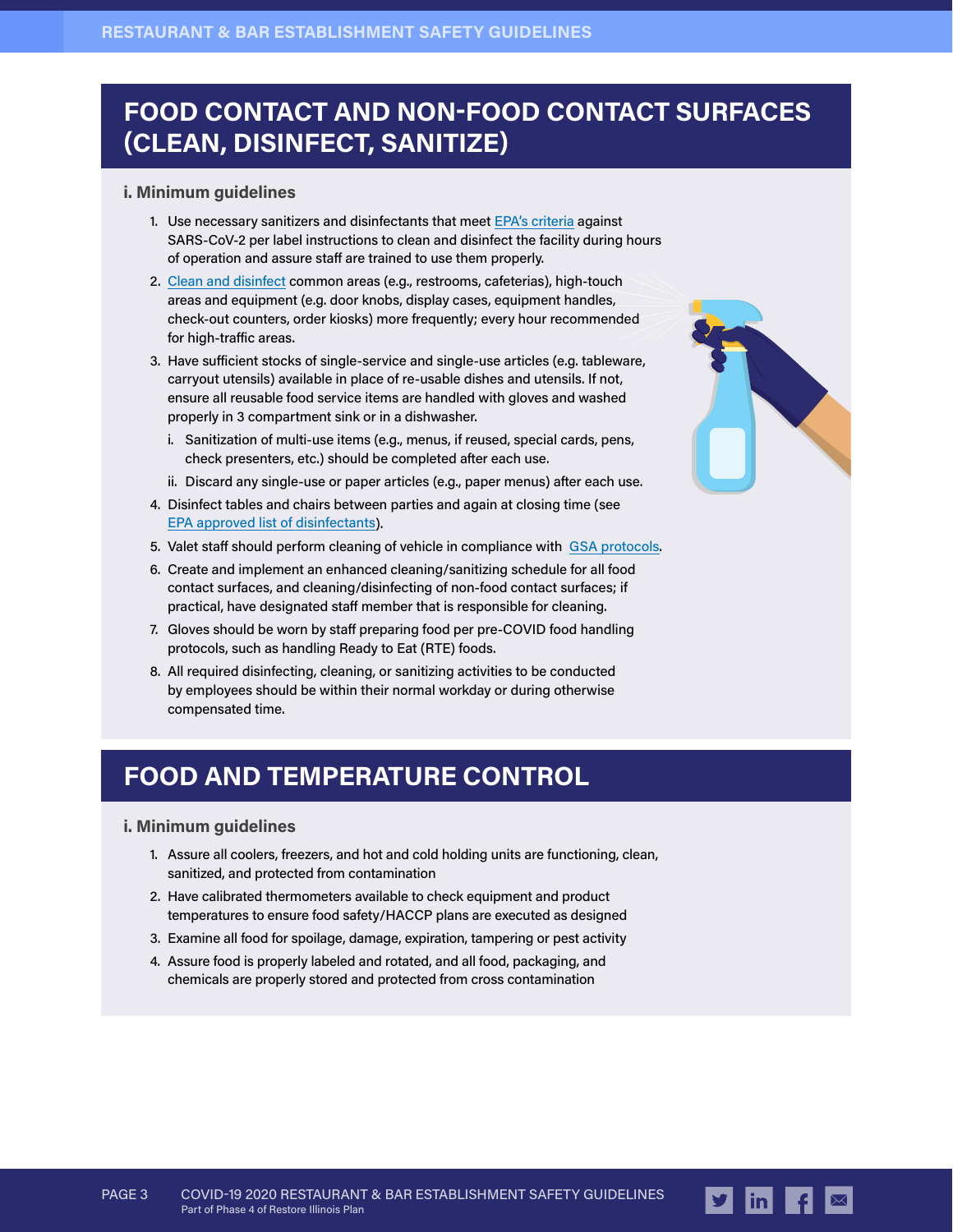### **HANDWASHING STATIONS**

#### **i. Minimum guidelines**

- 1. Train and remind employees of effective hand hygiene practices including washing hands with soap and water for at least 20 seconds every 30 minutes, and:
	- i. Upon arrival to work
	- ii. Prior to and during food preparation
	- iii. When switching between tasks
	- iv. Before donning gloves to work with food or clean equipment and utensils
	- v. After using the restroom
	- vi. After handling soiled dishes and utensils
	- vii. When hands are visibly soiled
	- viii.After coughing, sneezing, using a tissue, touching face
	- ix. After eating or drinking
	- x. After smoking or vaping
	- xi. After handling cell phone
- 2. Handwashing sinks should be accessible, functional with hot and cold running water and fully stocked with soap, hand drying devices and waste cans.
- 3. Have paper towels and trash cans available in the bathrooms so doors can be opened and closed without touching handles directly.
- 4. Provide hand sanitizers (minimum 60% alcohol), as appropriate, in multiple locations to encourage hand hygiene by both patrons and employees to supplement hand washing



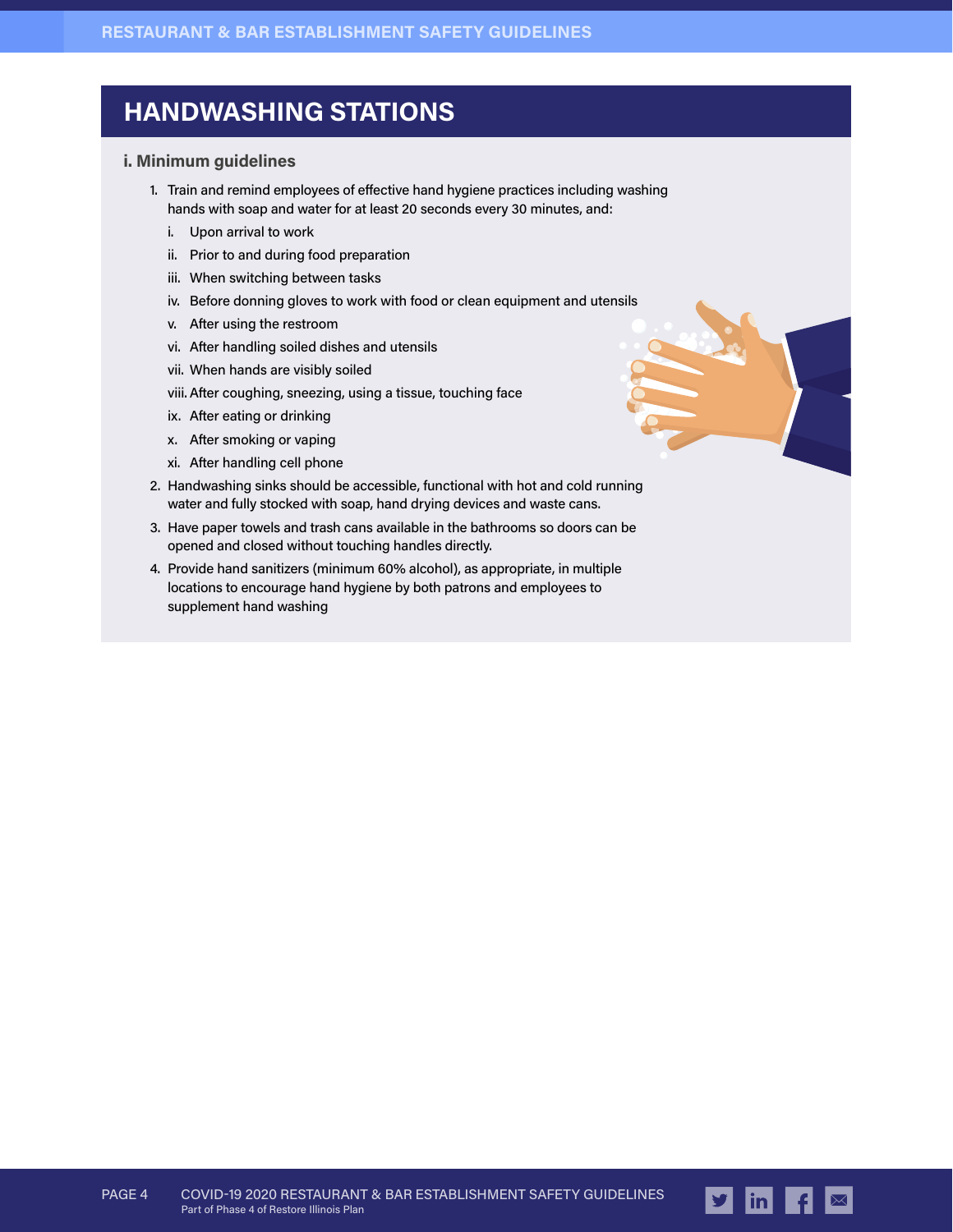### **EMPLOYEE HEALTH/SCREENING**

#### **i. Minimum guidelines**

- 1. Employers should make temperature checks available for employees and encourage their use. Employers should post information about the symptoms of COVID-19 in order to allow employees to self-assess whether they have any symptoms and should consider going home.
- 2. All employers should have a wellness screening program. Resources outlining screening program best practices are posted on the [DCEO Restore Illinois guidelines website](https://dceocovid19resources.com/restore-illinois/restore-illinois-phase-4).
	- i. Employers should conduct in-person screening of employees upon entry into workplace to verify no presence of COVID-19 symptoms.
	- ii. If employee shift is greater than 5 hours, employers should also conduct mid-shift screening to verify no presence of COVID-19 symptoms (in person preferred, though virtually is permitted).
- 3. If employee reports having any COVID-19 related symptoms, they should remain isolated at home for a minimum of 10 days after symptom onset AND until feverless and feeling well (without fever-reducing medication) for at least 72 hours OR confirmed to not have COVID-19 via 2 negative COVID-19 tests in a row, with testing done at least 24 hours apart.
- 

 $\ln$   $f \propto$ 

- 4. If employee reports having any COVID-19 related symptoms, employers should encourage employee to contact their health care provider; if multiple employees report having any COVID-19 related symptoms, employers should notify their local health department within three days of being informed of the prevalence of COVID-19 symptoms; if multiple employees test positive for COVID-19, employers should notify their local health department within one day of positive test results.
- 5. If an employee is identified as being COVID-19 positive by testing, CDC cleaning and disinfecting should be performed according to [CDC guidelines.](https://www.cdc.gov/coronavirus/2019-ncov/community/disinfecting-building-facility.html)
- 6. Where appropriate, notify employees who have been exposed. Employers should not identify an employee who tested positive by name.
- 7. Any employee who has had close contact<sup>2</sup> with co-worker or any other person who is diagnosed with COVID-19 should quarantine for 14 days after the last/most recent contact with the infectious individual and should seek a COVID-19 test at a state or local government testing center, healthcare center or other testing locations. All other employees should be on alert for symptoms of fever, cough, or shortness of breath and taking temperature if symptoms develop.
- 8. Have an adequate supply of personal protective equipment (PPE) and/or cloth face coverings for staff, as well as a policy and training for staff to wear their masks.
	- i. Employees should wear face coverings over their nose and mouth when within 6-ft. of others (cloth masks preferred). Exceptions may be made where accommodations are appropriate – see [IDHR's guidance.](https://www2.illinois.gov/dhr/Documents/IDHR_FAQ_for_Businesses_Concerning_Use_of_Face-Coverings_During_COVID-19_Ver_2020511b%20copy.pdf)

#### **ii. Encouraged best practices**

- 1. Consider nominating a staff person to become a COVID-19 safety team leader. Their responsibilities can include staff training and monitoring, as well as assisting patrons with their questions or issues.
- 2. Monitor and have a plan to respond to a higher than normal level of absenteeism.
- 3. Ensure dishwashers have access to both face and eye protection to protect eyes, nose, and mouth from containment splash.

2 Close contacts include household contacts, intimate contacts, or contacts within 6-ft. for 15 minutes or longer unless wearing N95 mask during period of contact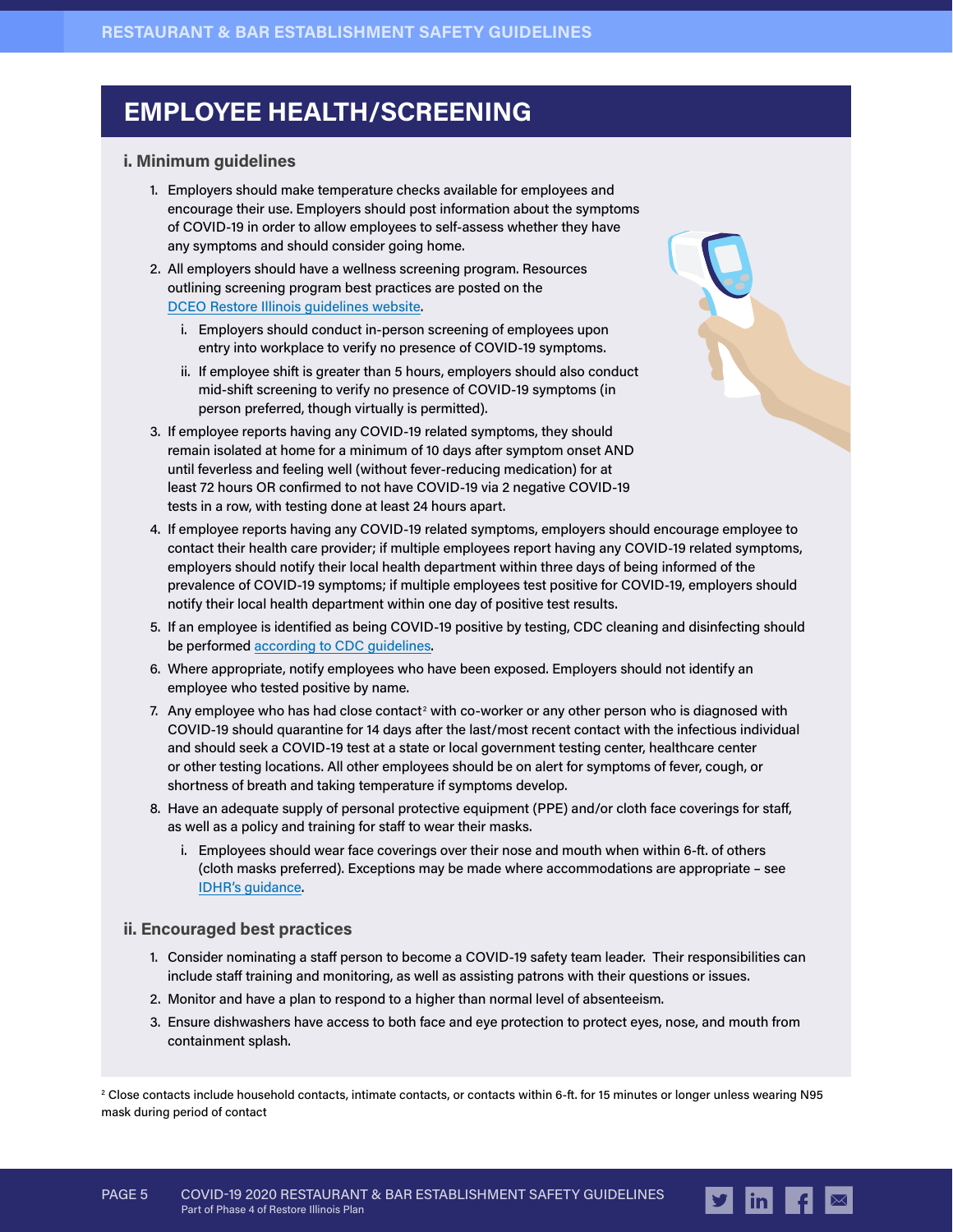### **HR AND TRAVEL POLICIES**

#### **i. Minimum guidelines**

- 1. All employees and workers who perform work at the worksite (such as temporary or contract workers) should complete health and safety training related to COVID-19 when initially returning to work. Resources to design a training are posted on the [DCEO Restore Illinois guidelines website.](https://dceocovid19resources.com/restore-illinois/restore-illinois-phase-4)
- 2. Employees should follow [CDC travel guidance](https://www.cdc.gov/coronavirus/2019-ncov/travelers/index.html) to protect themselves and others during business travel.
- 3. Employees should not report to, or be allowed to remain at, work if sick or symptomatic (with cough, shortness of breath or difficulty breathing, fever of 100.4 degrees or above, chills, muscle pain, headache, sore throat, new loss of taste or smell, or other [CDC-identified symptoms](https://www.cdc.gov/coronavirus/2019-ncov/symptoms-testing/symptoms.html)), and sick or symptomatic employees should be encouraged to seek a COVID-19 test at a state or local government testing center, healthcare center or other testing locations
- 4. Employers should clearly explain all paid leave policies and make workers aware that they may be eligible for benefits if they are sick or symptomatic.
- 5. Employers should be aware that the Occupational Safety and Health Act of 1970 and provisions of state law prohibit employers from retaliating against workers for raising safety or health concerns.

#### **ii. Encouraged best practices**

1. Provide reasonable accommodation for COVID-19-vulnerable employees, including but not limited to work from home (if feasible), reduced contact with others, use of barriers to ensure minimum distance between others whenever feasible or other accommodations that reduce chances of exposure.



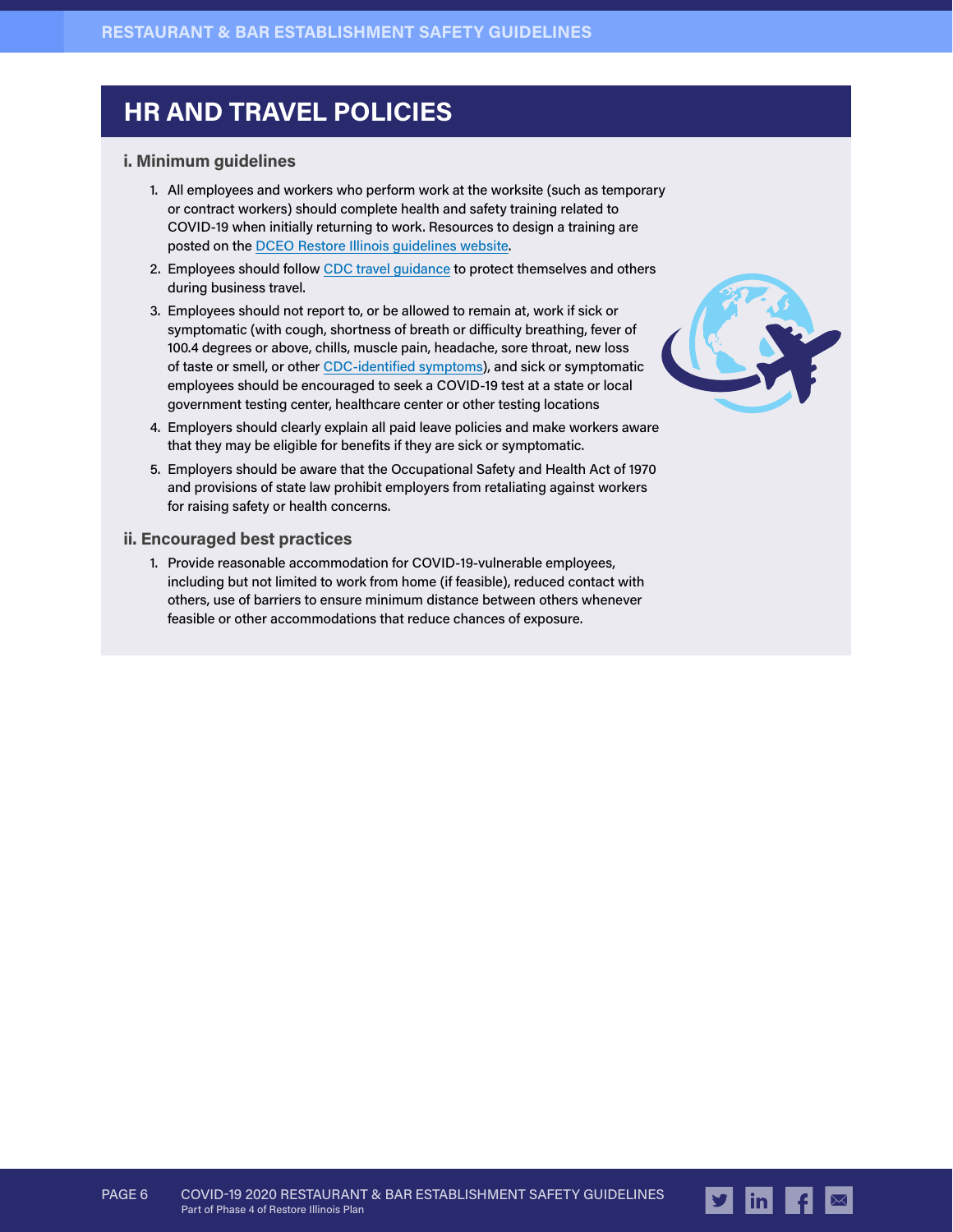### **OCCUPANCY**

#### **i. Minimum guidelines**

- *1. [Seated areas]* Area capacity should be determined by arranging seating to provide a minimum of six feet between tables or other designated patron service areas.
- *2. [Standing areas]* Maximum occupancy of 25% of standing area capacity.
- 3. 10-person party limit.
- 4. Configure space to allow for at least 6-ft. of distance between tables or other designated patron service areas; if tables/ booths cannot be moved, employers should only use every other table/ booth to allow for separation between patrons of unrelated parties.



- i. Bar seating should be spaced 6-ft apart to maintain social distancing between patrons of unrelated parties.
- *ii. [Booths only]* Employers may use consecutive booths to serve patrons of unrelated parties only if employer installs an impermeable barrier with a height of 6-ft or greater from the floor between booths. Use of barriers should not impede entry/ exit or impose a fire risk. Use of plexiglass is a best practice.
- 5. To the extent possible, patrons should wait for services off premises, either outdoors and maintaining social distance of 6-ft with use of recommended face coverings or in their vehicles. Patrons can wait in waiting area, but should adhere to 6-ft distancing guidelines.
- 6. Live music is permitted but employees and performers should follow social distancing guidelines, keeping the maximum distance possible from each other and from customers. Performers should wear face coverings where possible and the use of barriers between singers and customers and employees during the performance is strongly encouraged; additional guidelines for performers can be found in the [Theaters and Performing Arts guidelines.](https://dceocovid19resources.com/assets/Restore-Illinois/businessguidelines4/theaters.pdf)
- 7. Before allowing external supplier or non-patron visitor (excluding third-party visitors providing carry-out services only) to enter, or while requiring them to wait in a designated area, employer should ask whether external supplier or visitor is currently exhibiting COVID-19 symptoms.
	- i. If practical, employer should take external supplier or non-patron visitor temperature using thermometer (infrared / thermal cameras preferred, touchless thermometers permitted).
- 8. Keep log of all external suppliers who enter premises.
- 9. Suppliers and other non-patron visitors should wear face coverings over their nose and mouth when entering premises (exceptions can be made for people with medical conditions or disabilities that prevent them from safely wearing a face-covering).

### **i. Encouraged best practices**

- 1. If practical, alter hours of operation to adequately spread out patron traffic and allow for additional cleaning time.
- 2. Stagger shift start and end times to minimize congregation of employees during changeovers.
- 3. If practical, group employees in clusters and schedule groups on same shifts to reduce cross-team exposure.
- 4. Limit contact between external suppliers and employees.
- 5. Restrict suppliers from entering premises and if practical, have deliveries dropped at door.
- 6. Before allowing entrance, employers should ask whether patron is currently exhibiting COVID-19 symptoms.
	- i. If practical, employer should take patron temperature using thermometer (infrared / thermal cameras preferred, touchless thermometers permitted).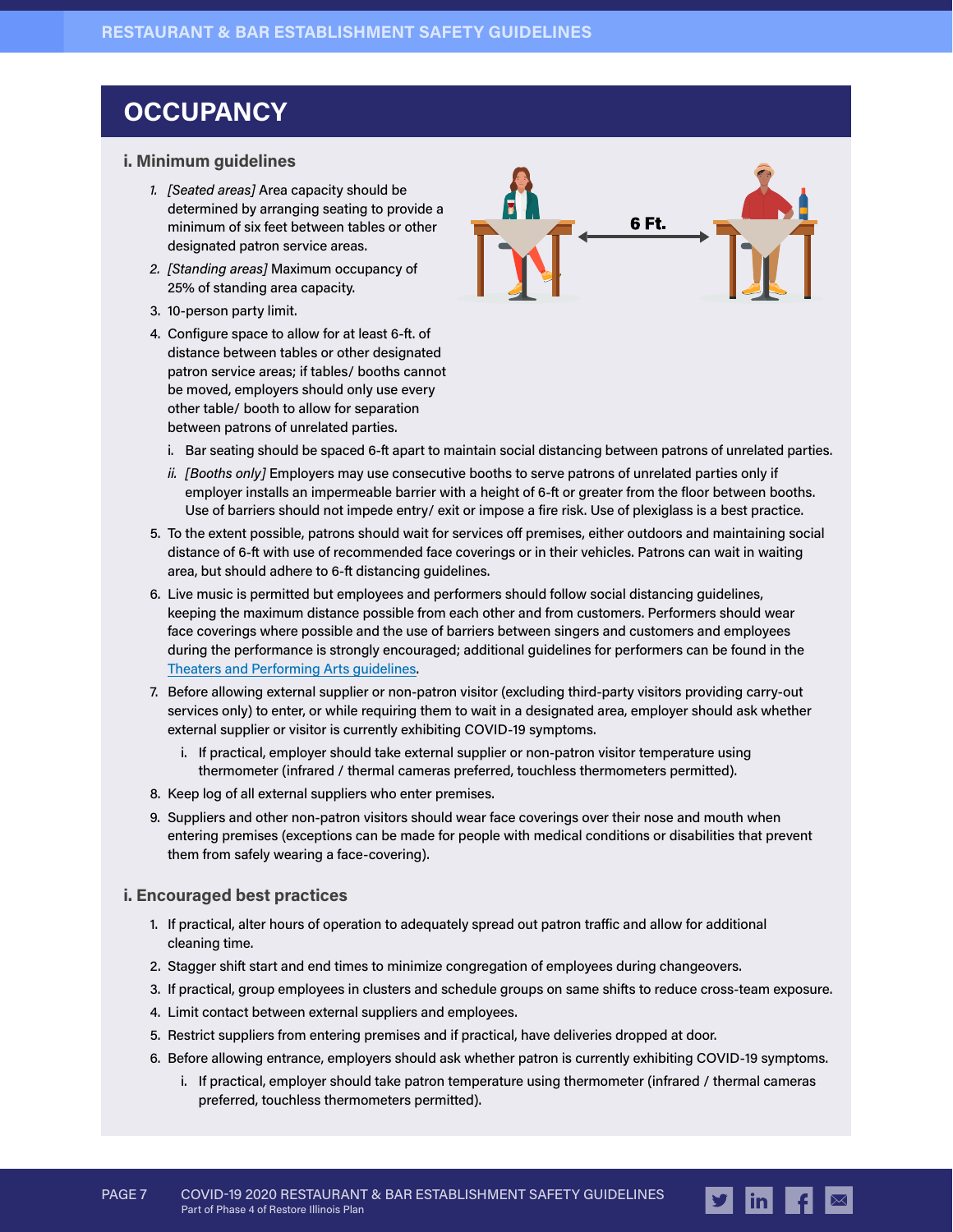### **SOCIAL DISTANCING/ PHYSICAL WORKSPACE**

#### **i. Minimum guidelines**

- 1. Employer should [display signage](https://dceocovid19resources.com/assets/Restore-Illinois/signage4/8.5x11.pdf) at entry and throughout workspace with face covering requirements, social distancing guidelines, cleaning protocols, and any reduced capacity limit, in multiple languages as needed.
- 2. Employees should social distance from patrons while not performing services.
- 3. Employees should maintain social distance to the extent possible while performing services.
- 4. Limit the occupancy of common areas/ break rooms to allow for social distancing of 6-ft or greater by removing/decommissioning furniture or staggering break times; this guideline is not intended to diminish employees break time requirements.
- 5. Implement a reservation or call ahead model especially for busy periods, if practical.
- 6. Buffets and self-service food stations (e.g. hot and cold bars, bulk items, baked goods) should adhere to additional minimum guidelines:
	- i. Patrons may self-serve food if hand sanitizer stations are located at both ends of the buffet or self-service station and signage is posted to require hand sanitizing before each visit to a station.
	- ii. If areas are not configured for self-service, designated staff (e.g., buffet attendant) should serve onto patron's plate wearing appropriate face covering and gloves, while maintaining 6-ft social distancing with patrons and other employees.
	- iii. Separate buffet stations should maintain 6-ft distancing and allow for social distancing between patrons throughout establishment.
	- iv. Impermeable barriers should be put in place between servers and patrons; patron and servers should not exchange or pass the same plate multiple times.
	- v. Queue points should be established 6-ft apart with markers to encourage social distancing.
	- vi. Queue should be limited to patrons in respective party to the extent possible.
	- vii. Utensils used for serving should be changed hourly.
- 7. Eliminate any table presets (e.g., table tents, menus, ketchup bottles, salt and pepper shakers, lemons, straws, shared condiments, etc.).
- 8. Eliminate the use of beverage napkins or coasters.
- 9. Eliminate the service of shared snacks at the bar.
- 10.Remove shared items (e.g., magazines) from waiting areas and configure any seating to be 6-ft apart to allow for social distancing.
	- i. Any surfaces in waiting area (e.g., seats) touched by patrons should be disinfected after use.
- 11. Use single packet condiments, if possible, OR serve condiments in containers such as a washable bowl or paper cup – that can be sanitized or disposed of after use (no shared condiments permitted).
- 12.Use disposable silverware, if possible, OR use rolled silverware or silverware placed in sleeves (employers should utilize gloves while rolling/placing in sleeves).
- 13.Use disposable or touchless menus, if practical, or use menus that can be sanitized between each use. i. If practical, QR Digital menu or app-based ordering should be used.
- 14.To the extent possible, eliminate refilling patron beverages and use a new glass cleaned using proper dishwashing procedures or a new disposable cup.
	- i. Employers using disposable cups may refill beverages only if employee wears appropriate face covering and gloves and uses pitcher to refill beverage. Per standard restaurant guidance, pitchers should never touch the rim of the cup.
	- ii. Self-service beverage fountains are permissible with the following precautions:
		- Customers may not reuse cups and should refill beverages with new disposable cups;
		- Customers must not touch the fountain spigot and should minimize contact with dispensing surfaces.

 $|$ in $|$ 

■ Fountain surfaces must be cleaned and sanitized every hour.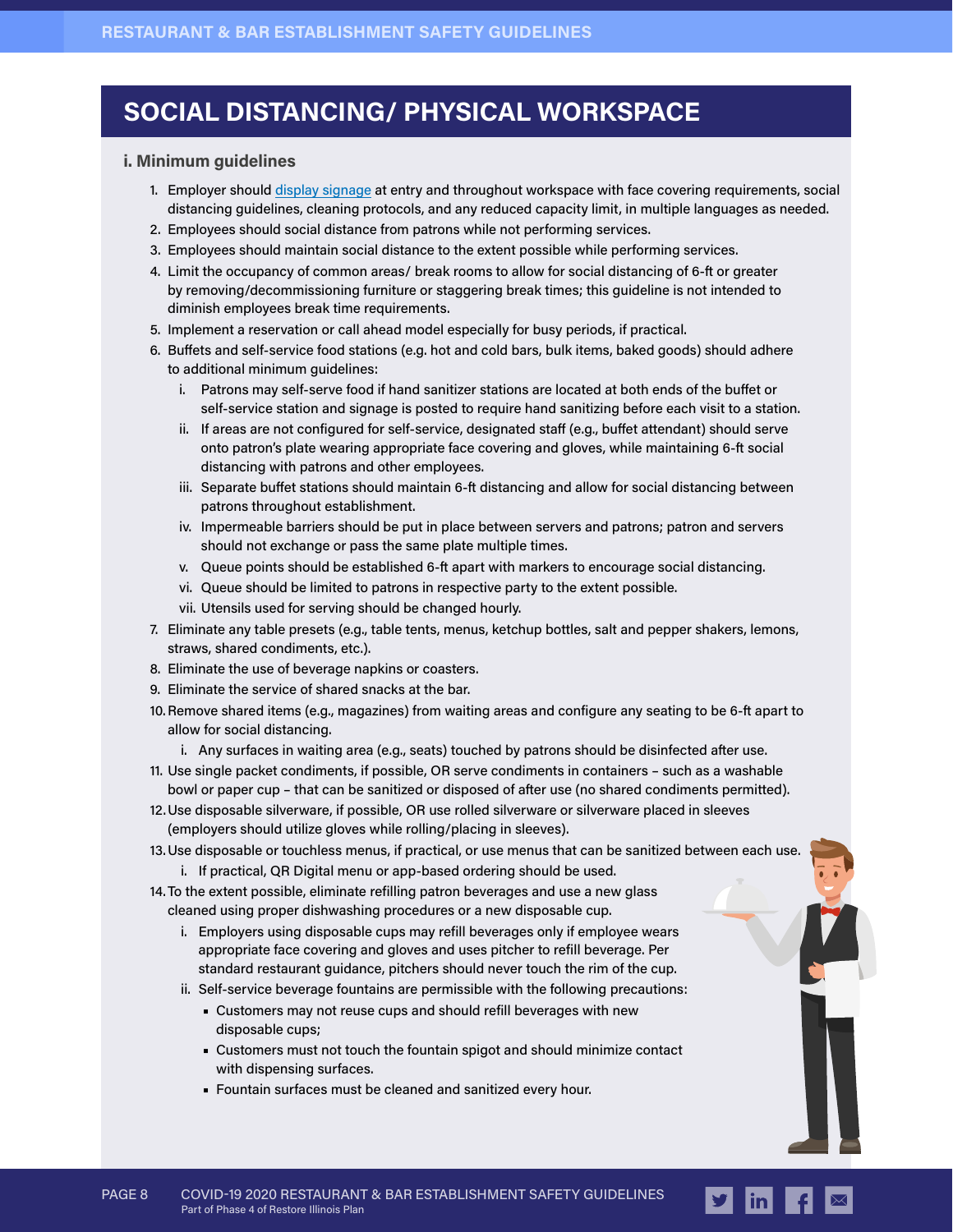#### **RESTAURANT & BAR ESTABLISHMENT SAFETY GUIDELINES**

- 15.Standing areas in bars can remain open; employer should designate specific areas with 6-ft distancing for patrons of same party to utilize and should use 6-feet markings on floor to provide guidance on social distancing between unrelated parties.
- 16.Ensure that the area for take-out patrons allows for at least 6-ft of separation from seated patrons.
- 17. Employers should follow [Indoor and Outdoor Recreation guidelines](https://dceocovid19resources.com/assets/Restore-Illinois/businessguidelines4/indooroutdoorrec.pdf) for nongambling gaming/ amusement operations (pool tables, darts, etc.).
- 18.Employers should follow [Protocols for Resumption of Casino Gambling](https://www.igb.illinois.gov/FilesPressReleases/Casino%20and%20Video%20Gaming%20Resumption%20Protocols.pdf) [Operations by the Illinois Gaming Board](https://www.igb.illinois.gov/FilesPressReleases/Casino%20and%20Video%20Gaming%20Resumption%20Protocols.pdf) for casino gambling gaming/ amusement operations.

#### **ii. Encouraged best practices**

- 1. Deliver items to table on service trays to minimize hand contact.
- 2. Limit food and beverage stations to the extent possible.
	- i. If practical, employees wearing appropriate face coverings and gloves should serve food or beverage in unused containers and set aside for patron pickup. No patron should serve themselves, and new or freshly sanitized containers should be required for refills.
- 3. Designate specific area or queue for ordering beverages at bar OR require that drink orders be placed through wait staff while patrons are seated at tables.
- 4. Display visual markers 6-ft. apart at patron queue points (e.g., restrooms and bar lines).
- 5. Display additional signage at exits of restrooms to promote use of paper towel to open door for exit.
- 6. Display additional signage to promote distancing within shared restrooms.
- 7. Eliminate seating at bars within restaurant where possible.
- 8. If practical, install impermeable barriers in close contact areas (e.g., host stand, cashier). Use of barriers should not impede entry/ exit or impose a fire risk. Use of plexiglass is a best practice.
- 9. If practical, implement touchless transactions.
- 10.If practical, allow one-way traffic flow in and out of restaurant to limit any congregation.
- 11. Where possible, eliminate common touchpoints (e.g. remove shared items in commons areas, use touchless door pulls).
- 12.Where building management practices allow, increase air turnover rates in occupied spaces and increase outside make-up air to the maximum extent practical.
- 13.Where possible, minimize use of coat checks and clean area frequently.



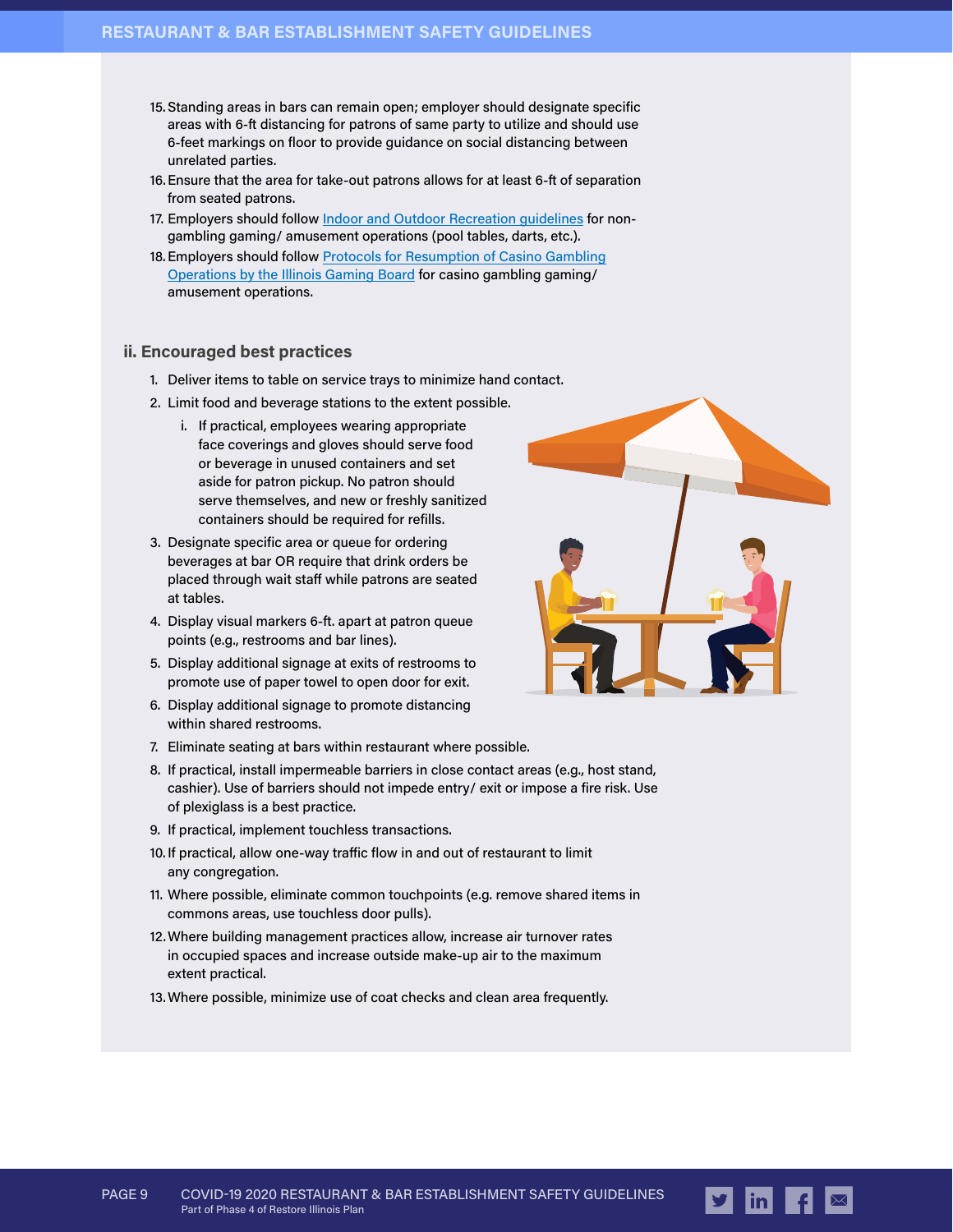#### **Additional references for food or bar service operators can be found here:**

- FDA: [Food Safety and COVID-19](https://www.fda.gov/food/food-safety-during-emergencies/food-safety-and-coronavirus-disease-2019-covid-19)
- FDA[: Best Practices for Retail Food Stores, Restaurants, and Food Pick-Up/Delivery During COVID-19](https://www.fda.gov/food/food-safety-during-emergencies/best-practices-retail-food-stores-restaurants-and-food-pick-updelivery-services-during-covid-19)
- FDA[:](https://www.fda.gov/food/food-safety-during-emergencies/best-practices-retail-food-stores-restaurants-and-food-pick-updelivery-services-during-covid-19) [Use of Respirators, Facemasks, and Cloth Face Coverings in the Food and Agriculture Sector During Coronavirus](https://www.fda.gov/food/food-safety-during-emergencies/use-respirators-facemasks-and-cloth-face-coverings-food-and-agriculture-sector-during-coronavirus)  [Disease \(COVID-19\) Pandemic](https://www.fda.gov/food/food-safety-during-emergencies/use-respirators-facemasks-and-cloth-face-coverings-food-and-agriculture-sector-during-coronavirus)
- **FDA: [Employee Health and Personal Hygiene Handbook](https://www.fda.gov/food/retail-food-industryregulatory-assistance-training/retail-food-protection-employee-health-and-personal-hygiene-handbook)**
- CDC:[Interim Guidance for Implementing Safety Practices for Critical Infrastructure Workers Who May Have Had](https://www.cdc.gov/coronavirus/2019-ncov/community/critical-workers/implementing-safety-practices.html)  [Exposure to a Person with Suspected or Confirmed COVID-19](https://www.cdc.gov/coronavirus/2019-ncov/community/critical-workers/implementing-safety-practices.html)
- CDC:[What Grocery and Food Retail Workers Need to Know about COVID-19](https://www.cdc.gov/coronavirus/2019-ncov/community/organizations/grocery-food-retail-workers.html)
- CDC:[COVID-19 Resources for Businesses and Employers](https://www.cdc.gov/coronavirus/2019-ncov/community/organizations/businesses-employers.html)
- CDC:[Restaurants and Bars Reopening Decision Tree](https://www.cdc.gov/coronavirus/2019-ncov/downloads/community/restaurants-and-bars-decision-tree.pdf)
- CDC:[COVID-19 Printed Resources](https://www.cdc.gov/coronavirus/2019-ncov/communication/print-resources.html?Sort=Date%3A%3Adesc)
- ■IDPH: [COVID-19 Resources for Businesses and Organizations](https://www.dph.illinois.gov/topics-services/diseases-and-conditions/diseases-a-z-list/coronavirus/business-guidance)
- IDPH:[Guidance for Maintaining Water Systems During Reduced Use and Returning Water Systems to Regular Use after](http://www.dph.illinois.gov/sites/default/files/IDPH%20Plumbing%20Program%20General%20Building%20Guidance%20for%20Reopening%205.13.20%20%28002%29.pdf)  [Extended Periods of Reduced Use](http://www.dph.illinois.gov/sites/default/files/IDPH%20Plumbing%20Program%20General%20Building%20Guidance%20for%20Reopening%205.13.20%20%28002%29.pdf)
- IDPH:[Retail Food Page and Food Codes](https://www.dph.illinois.gov/topics-services/food-safety/retail-food)
- Illinois Department of Human Services: [FAQ for Businesses Concerning Use of Face-Coverings During COVID-19](https://www2.illinois.gov/dhr/Documents/IDHR_FAQ_for_Businesses_Concerning_Use_of_Face-Coverings_During_COVID-19_Ver_2020511b%20copy.pdf)
- EPA: [List of EPA-registered Disinfectants](https://www.epa.gov/pesticide-registration/list-n-disinfectants-use-against-sars-cov-2-covid-19)
- AFDO: [Planning for Reopening Food Service Establishments As COVID-19 Impacts Best Practices and Protocol](http://www.afdo.org/resources/Documents/COVID19/AFDO%20Restaurant%20Reopening%20Fact%20Sheet%20v.5.pdf)
- OSHA: [Guidance of Preparing Workplaces for COVID-19](https://www.osha.gov/Publications/OSHA3990.pdf)
- National Restaurant Association: [COVID-19 Reopening Guidance: A Guide for the Restaurant Industry](https://restaurant.org/downloads/pdfs/business/covid19-reopen-guidance.pdf)

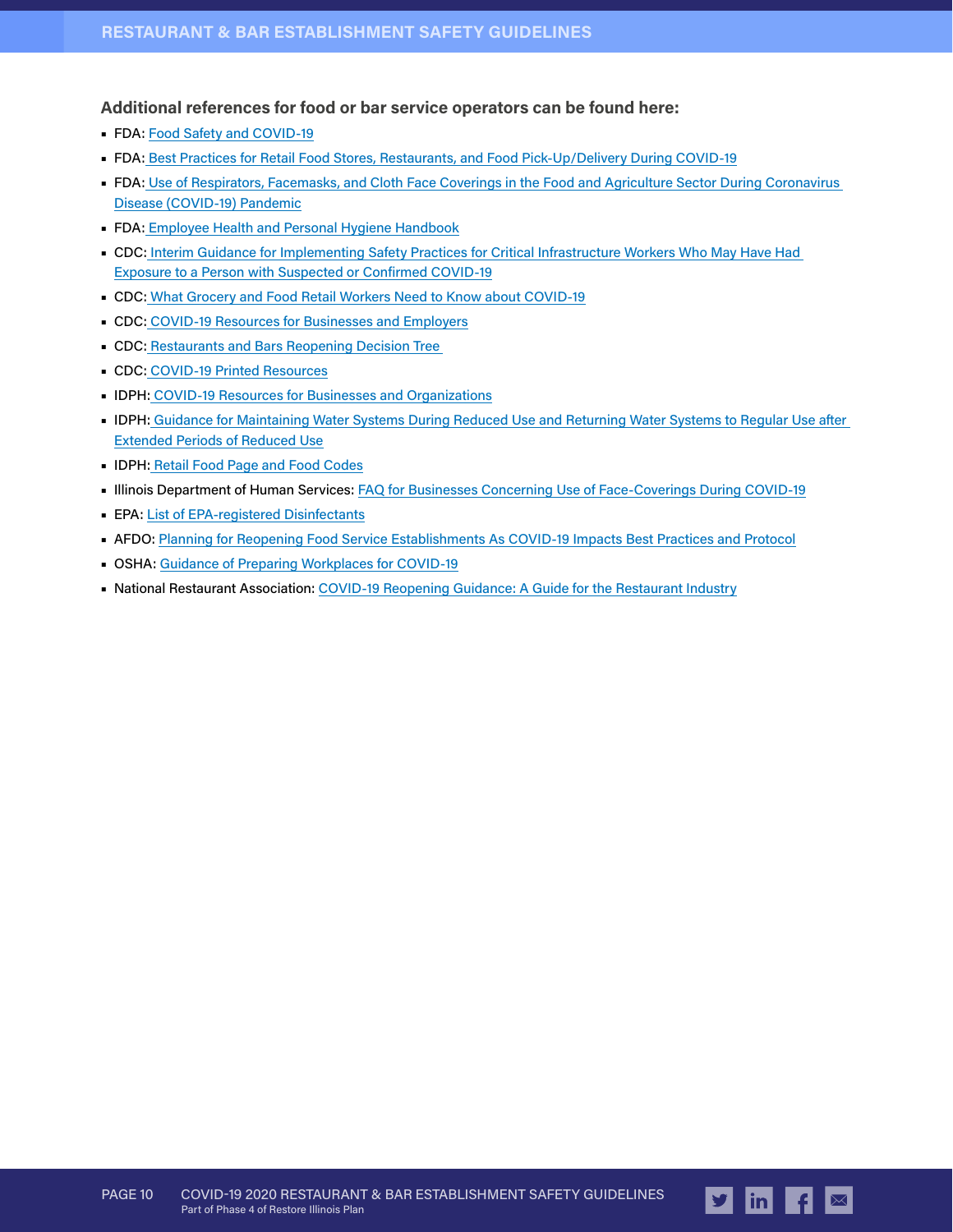### **Safety Guidelines for Restaurant and Bar Establishment Patrons**

The following guidance is recommended for patrons of food establishments. In our efforts to slow the spread of COVID-19, it is important to follow the safety guidelines provided below when visiting food establishments:

### **SAFEY GUIDELINES FOR PATRONS**

#### **i. Minimum guidelines**

- 1. Consistent with state and federal guidance to limit the spread of COVID-19 and protect others, patrons should stay as close to home as possible and avoid unnecessary travel.
- 2. Patrons should practice social distancing by staying at least 6 feet from people from other parties at all times while they are outside of their home, including while at restaurants and bars.
- 3. Patrons should wear face coverings over their nose and mouth while on premises, except while eating and drinking at table (exceptions can be made for people with medical conditions or disabilities that prevent them from safely wearing a face covering).
- 4. Patrons with symptoms consistent with COVID-19 (including fever, cough, or difficulty breathing) should stay home.
- 5. Patrons should arrive at the food or bar establishment prepared with hand sanitizers and cloth face covering.
- 6. Patrons without reservations should check for available capacity before going to the establishment.
- 7. While standing in line for ordering, pick-up, or checkout, patrons should wear a face covering and follow social distancing recommendations of at least 6 feet. Patrons should not congregate in waiting or bar areas.
- **8. NEW:** Patrons should wear face coverings over their nose and mouth when approached and serviced by establishment employees, including but not limited to when employees take patron orders, deliver food and beverages, and service tables, whether dining indoor or outdoor.
- **9. NEW:** Patrons should wear face coverings over their nose and mouth when picking up carry out orders.
- 10.Patrons should be prepared to keep their face covering on while waiting for a table, while ordering, and until their food arrives
- 11. Patrons should be prepared for longer wait times and be patient, as a limited occupancy may be in place. Patrons may be asked to wait in vehicles car if waiting areas are at maximum capacity. Many restaurants or bars that normally didn't require a reservation may now require one
- 12.Patrons should respect signs limiting access or the number of patrons that can be present at one time
- 13.If practical, patrons should avoid contact with shared amenities like public restrooms, indoor/outdoor playground equipment, picnic tables, and benches. Patrons should wash their hands or use hand sanitizer if they do come into contact with shared amenities or equipment
- 14.Patrons should wash their hands often with soap and water for at least 20 seconds. If soap and water are not readily available, patrons should use a hand sanitizer that contains at least 60% alcohol. Patrons should cover all surfaces of hands and rub them together until they feel dry. Patrons should not touch eyes, nose, and mouth with unwashed hands

 $\mathsf{lin}$ 

l fl